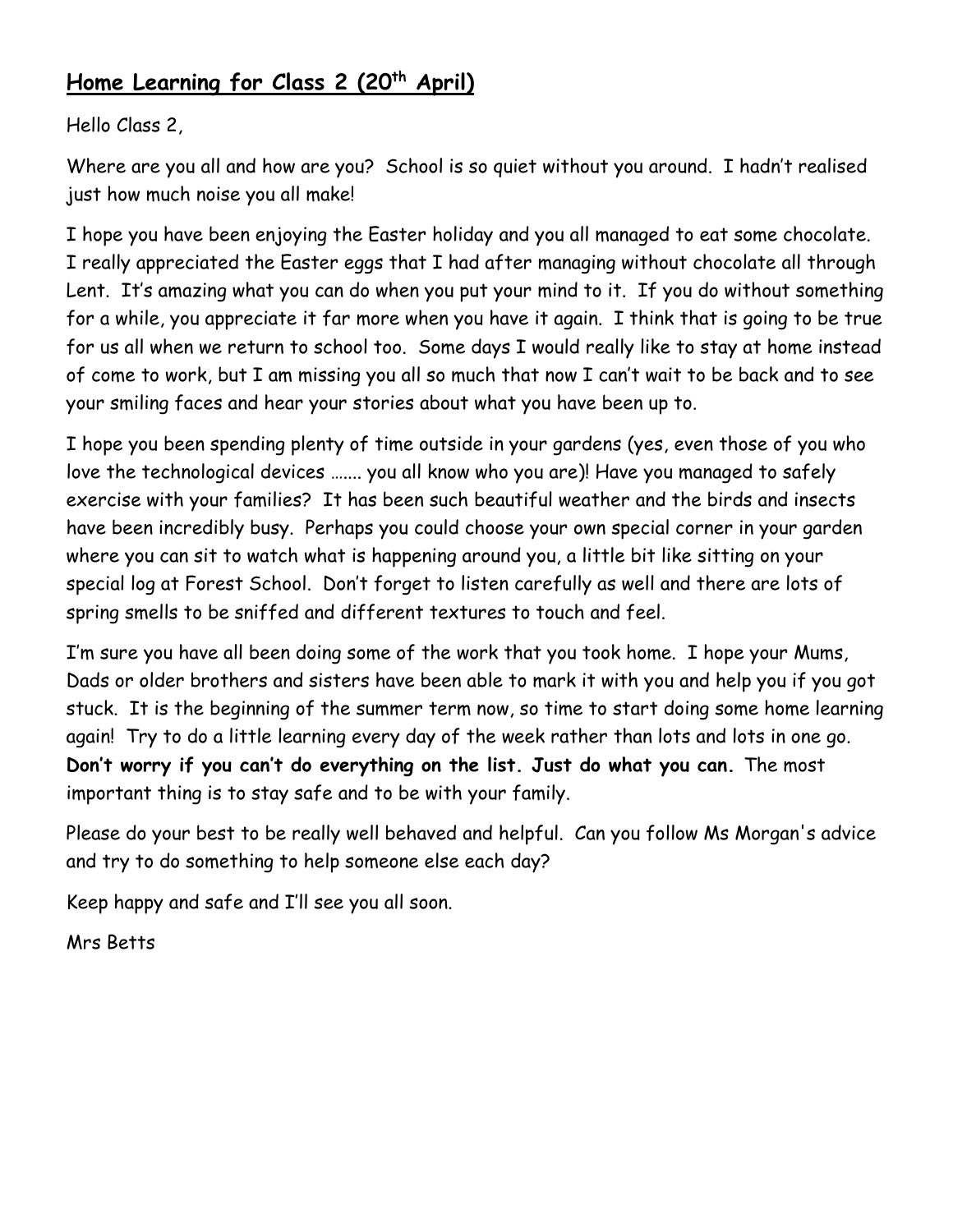### **Suggestions for Home Learning**

#### **Maths Year 1**

You will soon receive a Maths pack through the post.

Try to do one of the exercises each day.

**Learn to tell the time.**

Can you make a clock face out of a paper plate ….... or use something out of your recycling box. Make sure you write the numbers in the correct places.

Practice telling the time each day. Know how to show o'clock and half past times on your clock, and if you can do these learn how to show quarter past and quarter to.

**Learn your X10, X2 and X5 tables by heart.**

Be able to count in 10s, 2s and 5s.

Make sure you can answer questions quickly when your parent tests you and muddles up the questions e.g.

 $2x10= 6x10= 4x10= 0$ 

If you have the internet, there are lots of Maths games to use to test yourself, but make sure you have your parent's permission and that they are supervising what you are doing.

#### **Maths Year 2**

You have probably still got a lot of Year 2 SATS practice papers that you can finish.

Once you have done these, use the Maths textbook that you were given and choose a page to do. The pages do not need to be done in order. If you are working on your own, choose something that you could practice. If you want a challenge and you have some help, then choose a page that you think may be tricky. (Remember to look in the corners of the pages for examples to help you.)

**Learn to tell the time.**

Make sure you can tell the time on an analogue clock – so know how to find o'clock, half past, quarter past, quarter to, 5 past, 10 past, 10 minutes to, 5 minutes to etc.

You can also make your own clock. How creative can you be? Raid the recycling box, (with permission of course)!

**KNOW your multiplication tables and recall the facts in random order.**

**Make sure you know x2, x5, x10, and then x11.** Then try x3 and x4 if you can.